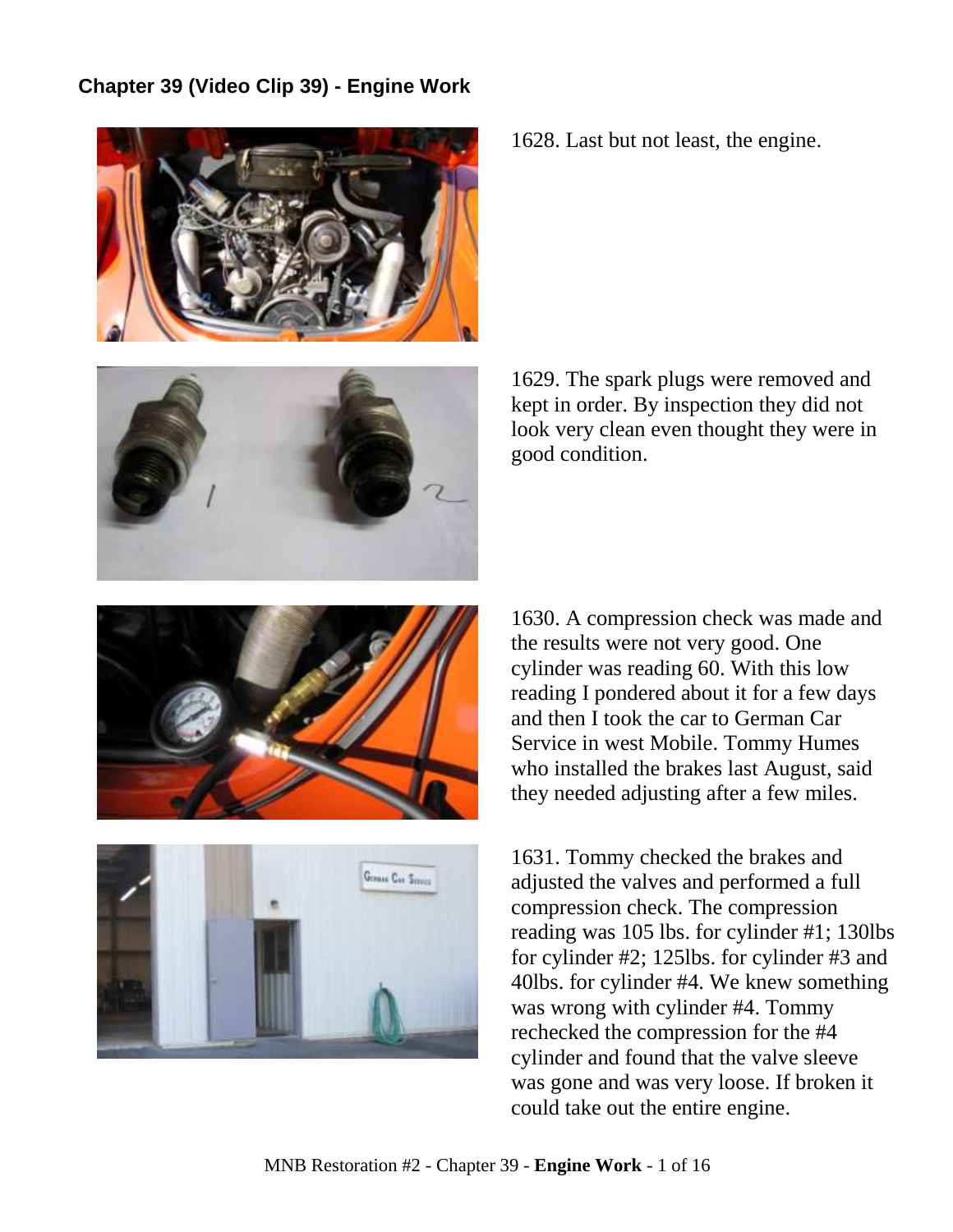



1632. A screwdriver could easily move the valve around. Tommy called to get prices and no single port heads could be found so we decided to go ahead and replace both heads with new duel port heads. The manifold and some of the tin would need to be replace to match the duel port head, but Tommy had some used pieces. Tommy advised that he could start on replacing the heads after lunch. I called Wilma to bring me my cameras since I would stay and take pictures and help clean up and paint the tin.

1633. Wilma and I walked across the street for lunch and when we returned Tommy had started on the car and had the engine out, therefore no pictures of this effort. Tommy is very fast.



1634. When I arrived, Tommy had the engine on a hoist and was putting it in his engine rack.



1635. A view of the front of engine mounted on the engine rack.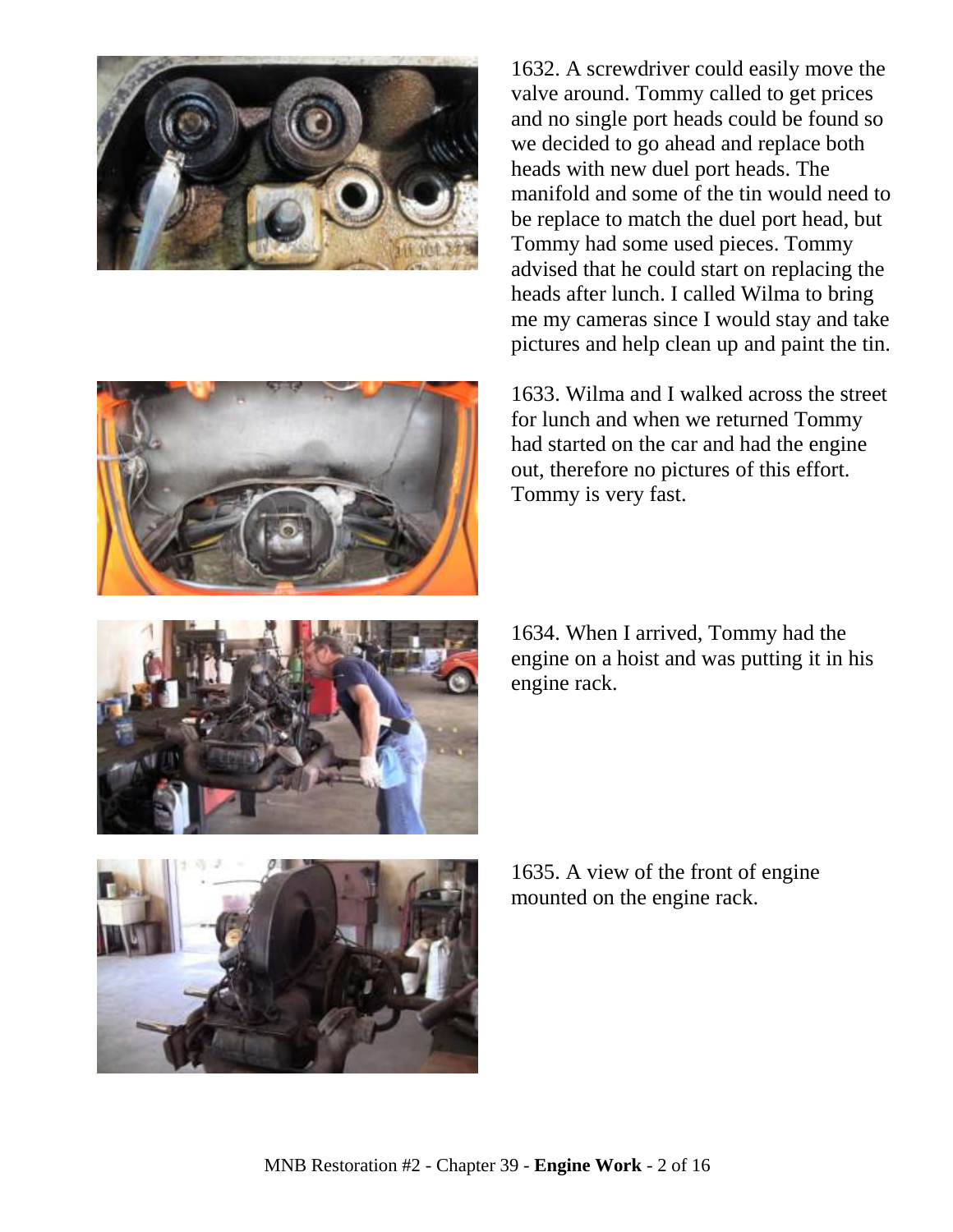



1636. A view of the rear of engine mounted on the engine rack.

1637. Tommy started taking the engine apart as I cleaned the removed pieces.



1638. Engine shroud and generator shown removed. Since the thermostat was not working, the adjustment flaps were removed.



1639. Engine shroud cleaned up and ready to be painted. Tommy was so fast, I did not get to clean them up and sand them like I would have if I had been at home working on it for days and days.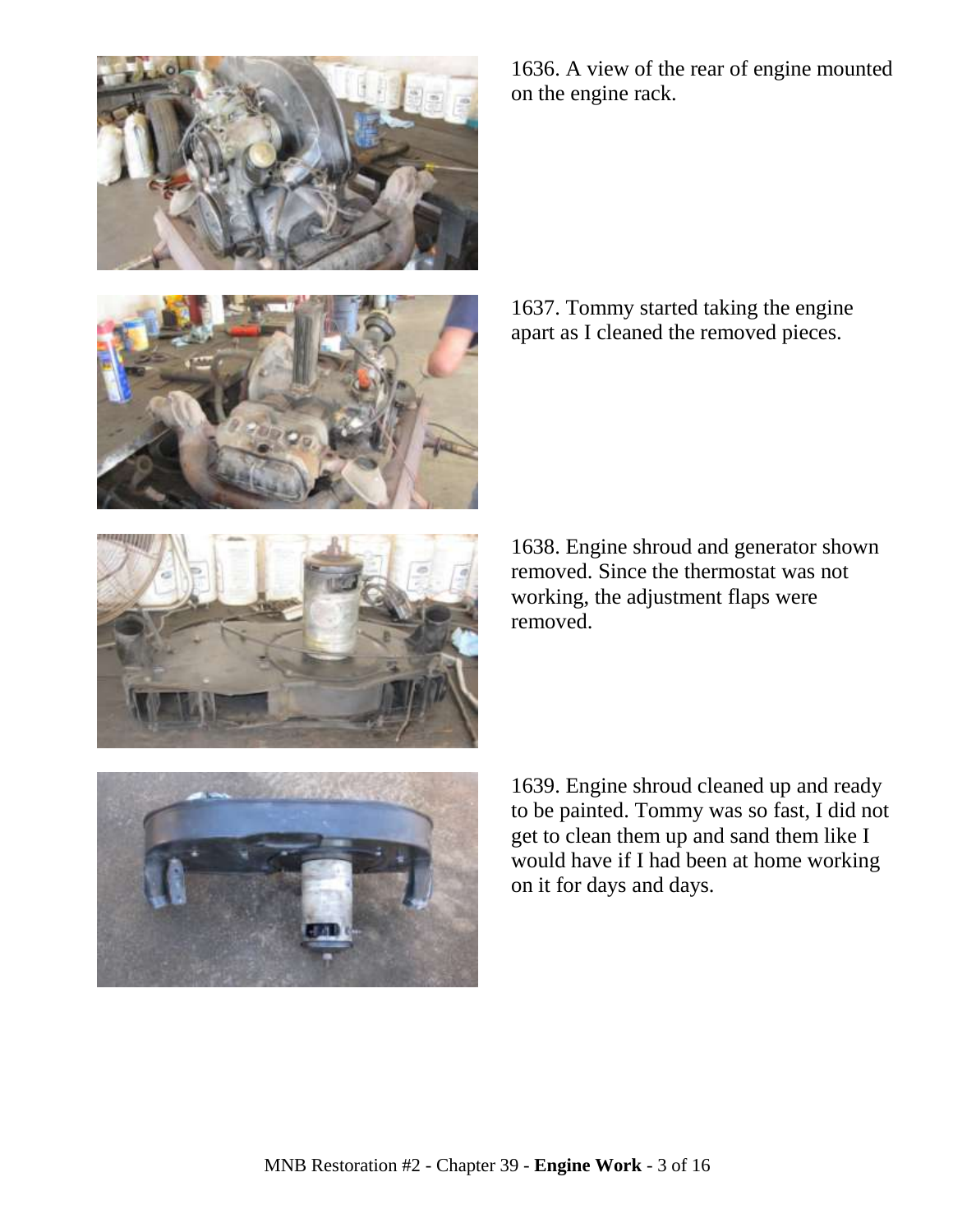



1640. The front of engine shroud cleaned up.

1641. The engine tin after painting with rust-Oleum black paint.

1642. View of the engine tin painted.



1643. The engine intake manifold painted with Rust-Oleum grey paint.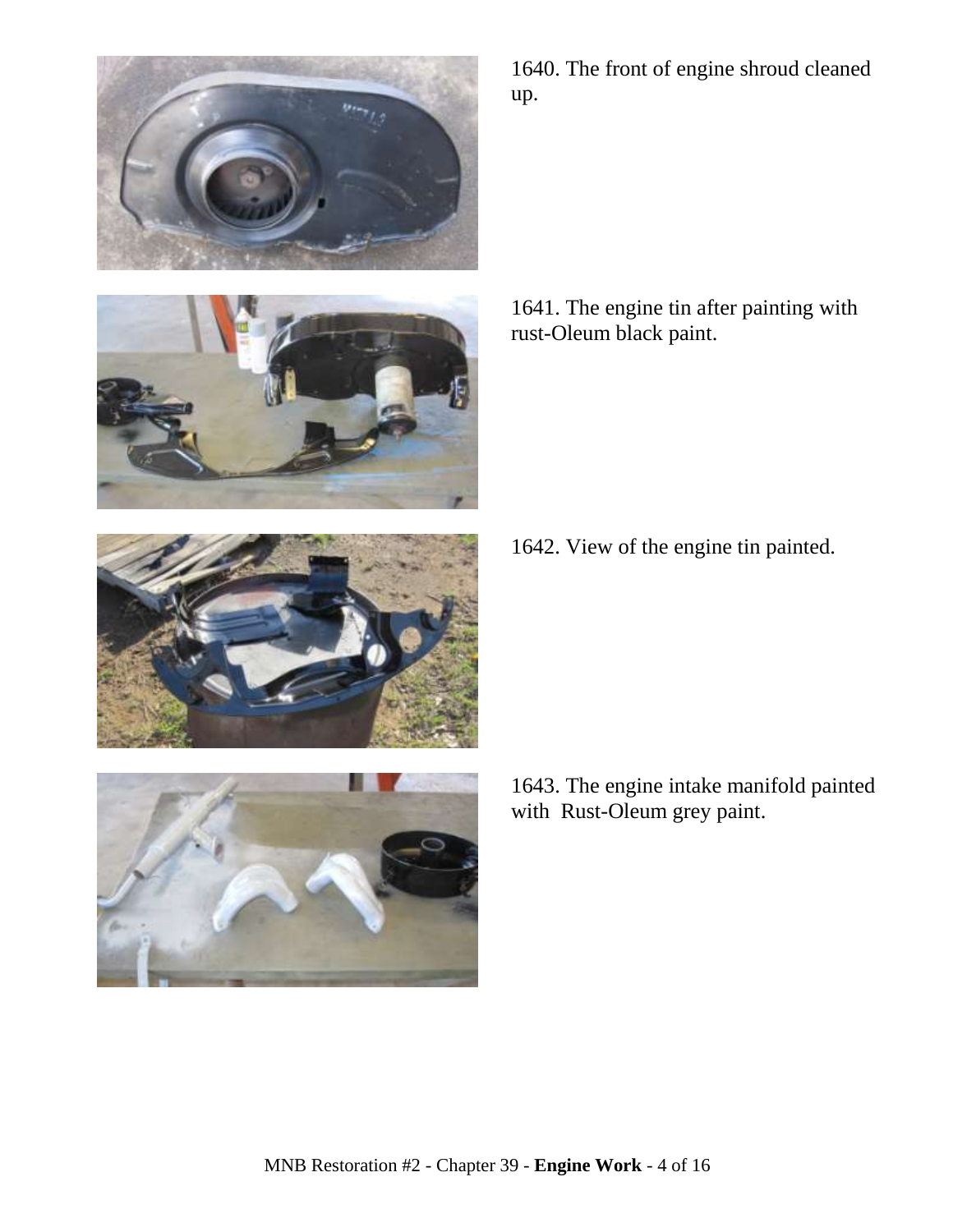





1644. View of the new muffler painted with rust-Oleum grey.

1645. The dual port heads arrived and Tommy set them in place, now this piece is no longer stock.

1646. Close up view of the dual port heads.

Work effort: *Tommy - 2 hours for diagnostic Tommy - 4 hours for Engine dis-assembly Malcolm - 4 Hours cleaning & Painting Total - 10 Hours*

1647. When I arrived the next morning, Tommy had already starting putting the engine back together.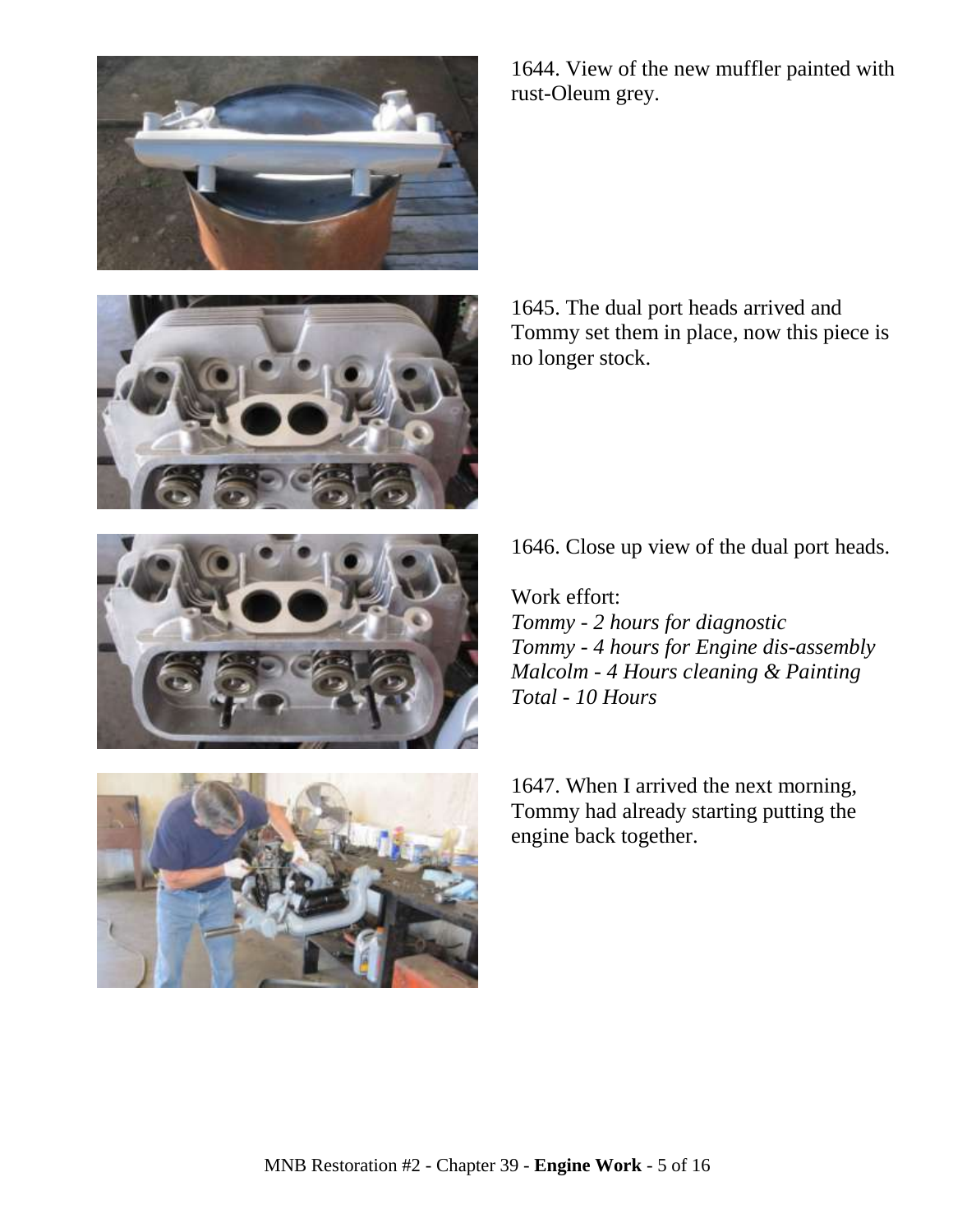





1648. As he added parts, I would say it beginning to take shape.

1649. A couple of views of the engine that I have not seen before.

1650. View of the front of the engine.

1651. Close-up view of the flywheel and clutch.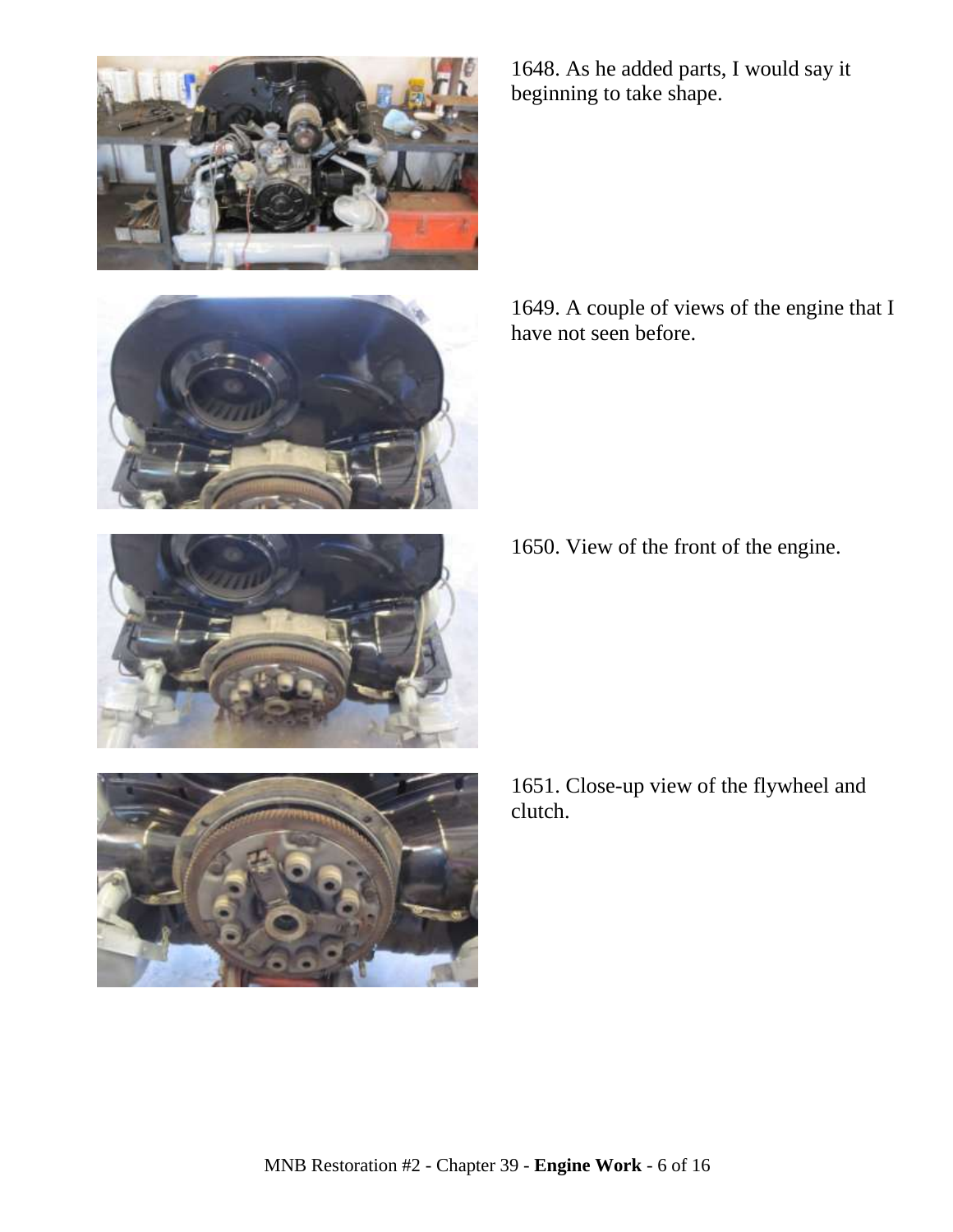

1652. While Tommy was putting the engine back together I thought it would be a good time to raise the car and get some pictures from a viewpoint not often seen, the underneath.



1653. A view of pans from underneath. I went ahead and sprayed the pan with a couple of cans of spray on truck bed liner material, since the car bottom was accessible.

1654. A view of the trans-axle and the yoke area.



1655. A view of the front end (passenger side).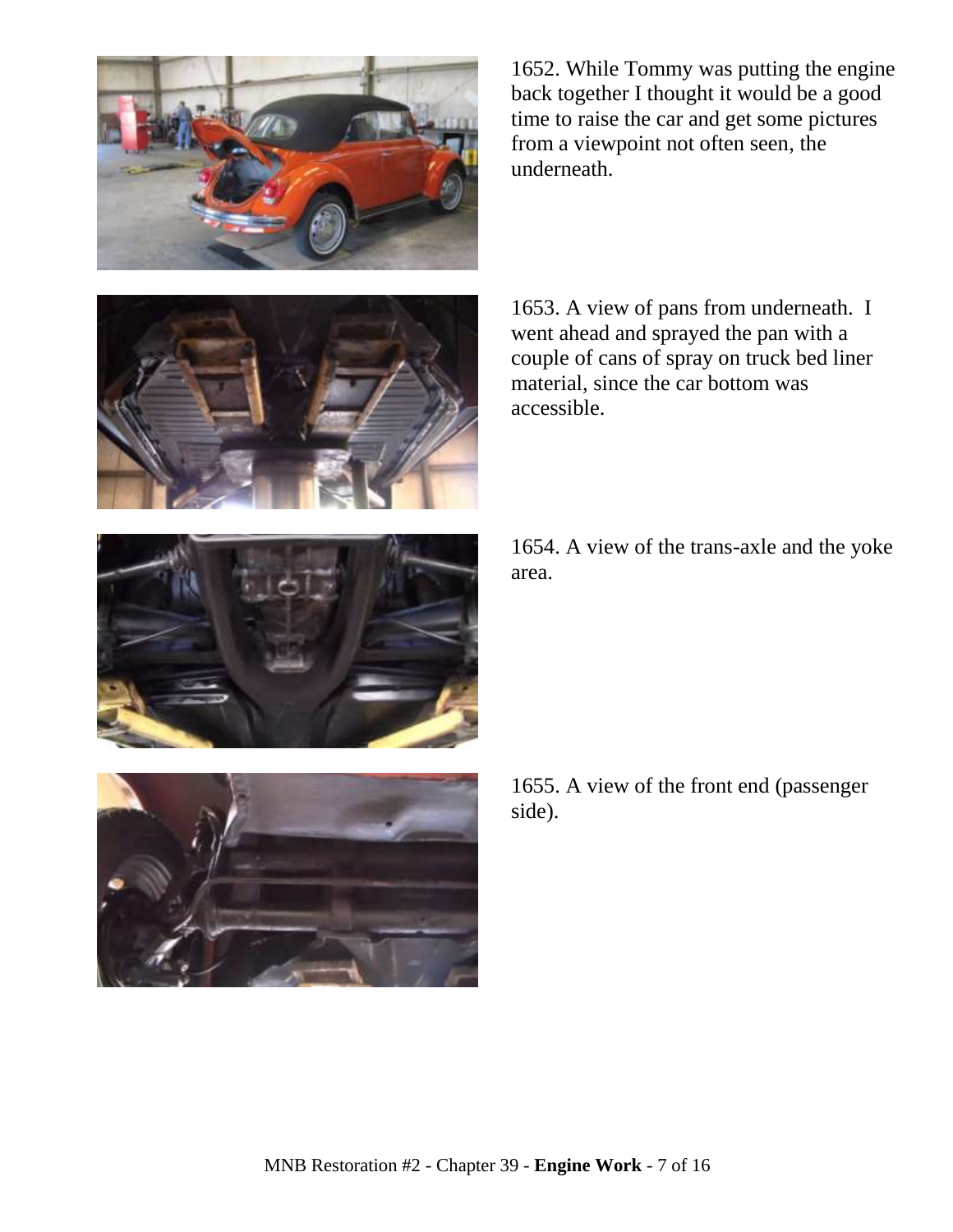





**Starter Gear** 

1656. A view of the front end (driver's side).

1657. View of the transmission bell housing.

1658. View of the transmission support brackets.

1659. View of the starter gear on the bell housing.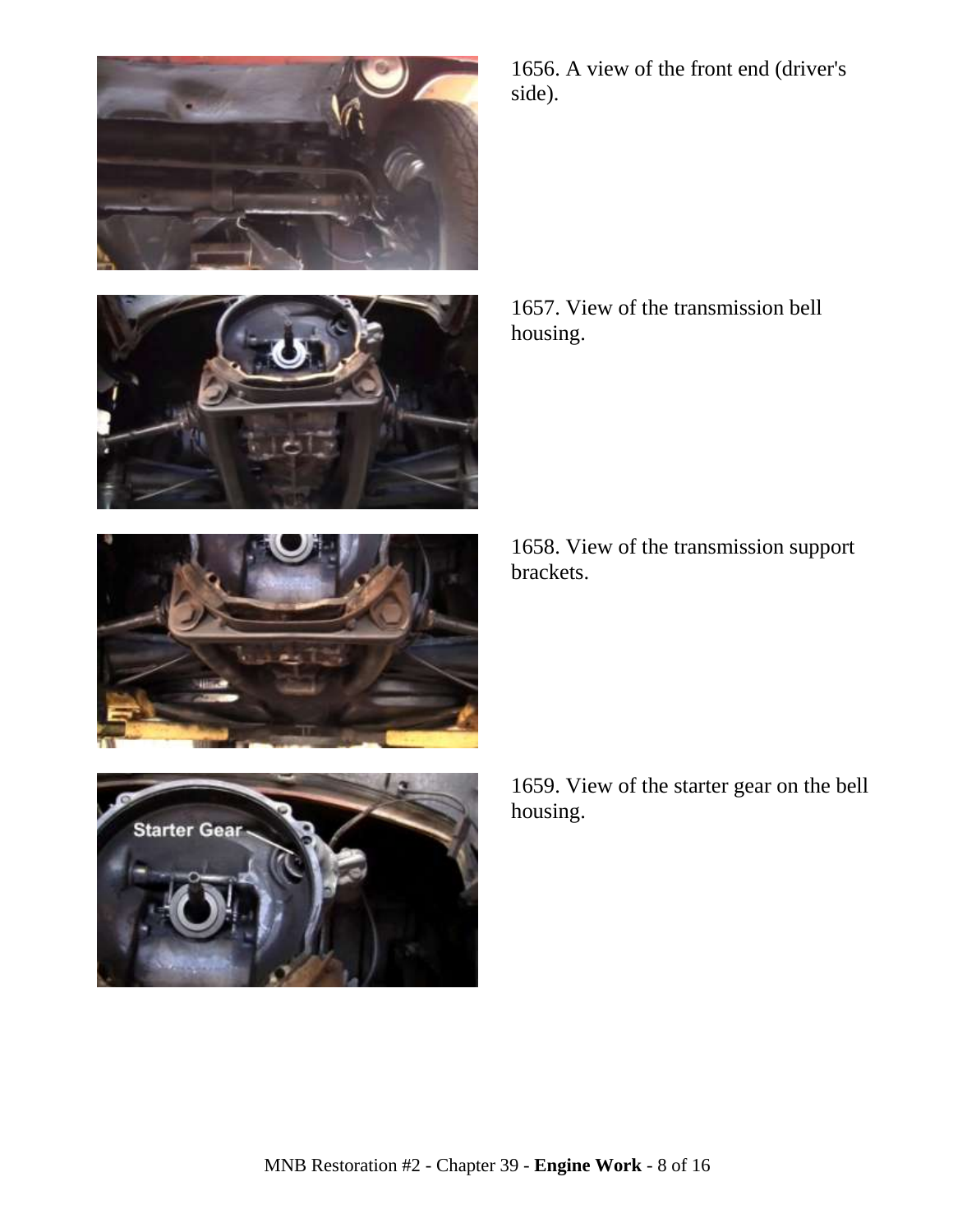



1660. A view of the clutch cable and the accelerator cable in the accelerator tube.

1661. Close up view of the clutch cable and the accelerator cable.



1662. Another view of the clutch cable and the accelerator cable in the accelerator tube. The gas line is also shown but temporary plugged since the engine is out.



1663. A close up view of the gas line shown temporary plugged.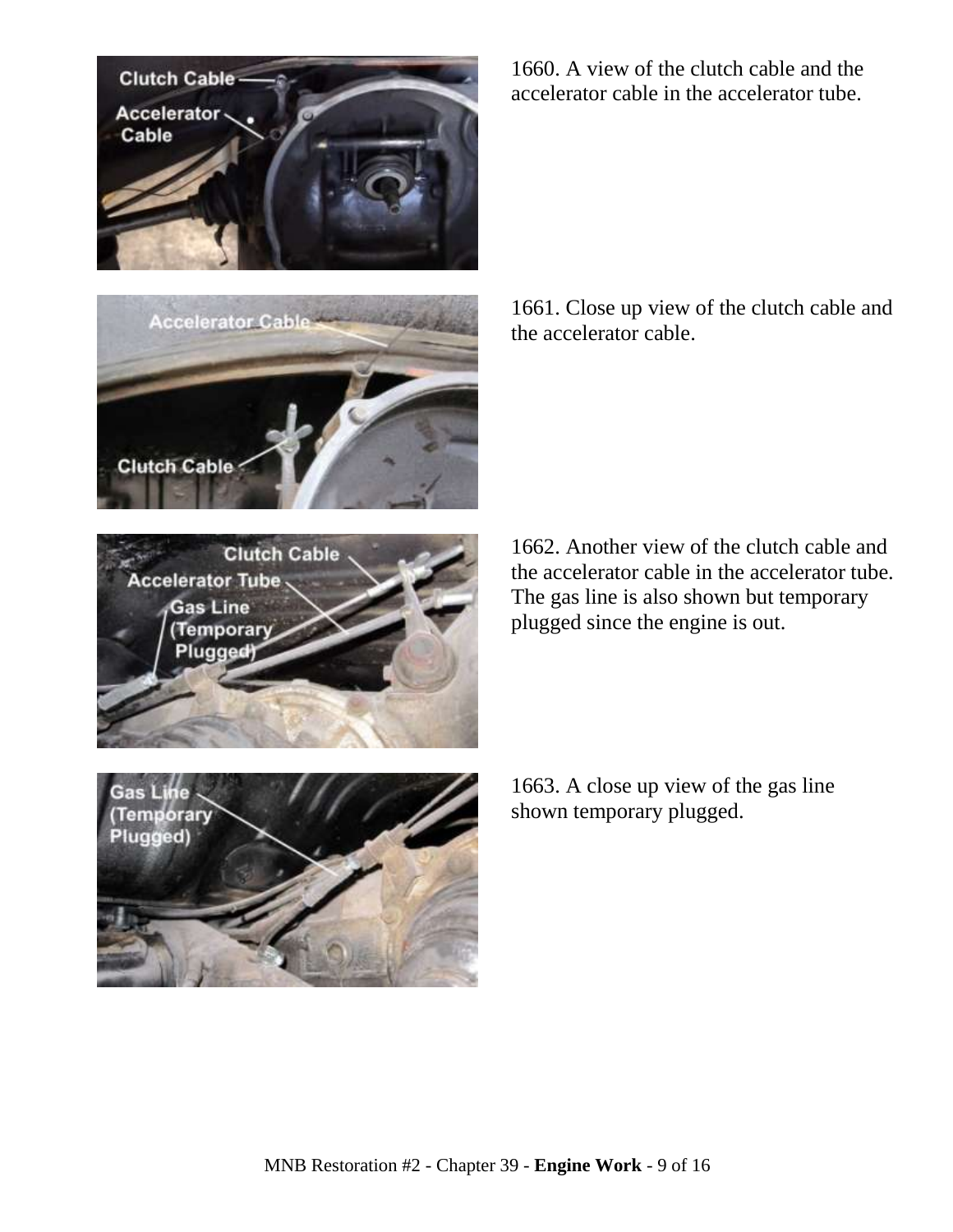



**Heater Duct Hole**<br>(Under Rear Seat)

1664. The heater cable that connects to the heater box. Note there is one on each side of the car.

1665. View of the solenoid and starter.

1666. The heater duct hole that is under the rear seat that I covered up with insulation (Quick Roof). In Mobile there is not much need for a heater when I would be driving this car. Note: Later, I sprayed this area with undercoating.

.<br>Was Replaced)<br>Was Replaced)

1667. The rear engine seal. Tommy replaced it with a new one.

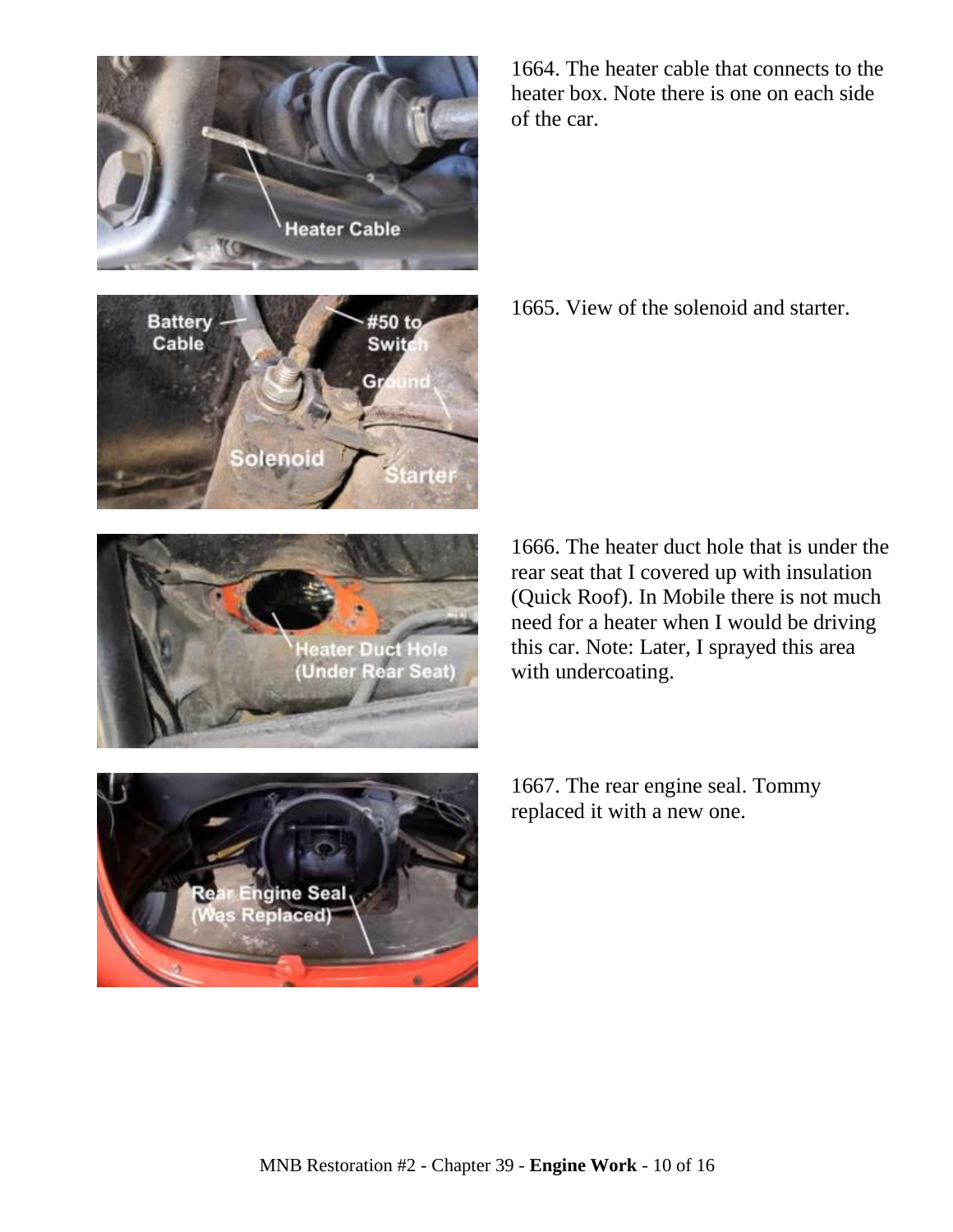





1669. Tommy removing the engine bench stand on the engine, then he removed the engine from the floor stand.

1670. The completed engine ready for installation.



1671. Tommy sliding the engine into place and checking the alignment.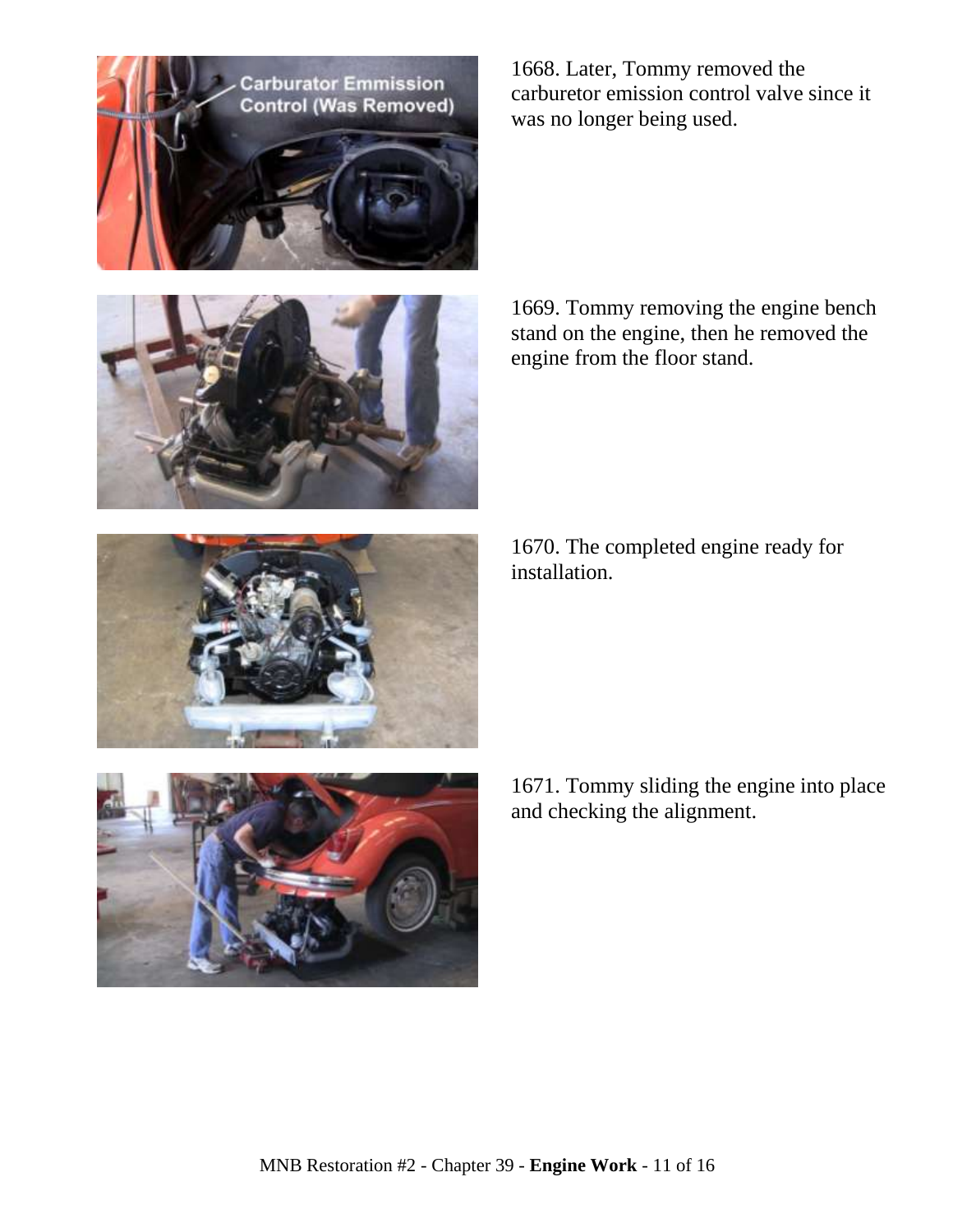



alignment.

1675. Tommy checking the engine

1674. Tommy checking the engine seal to make sure the engine slips by.





1672. Lowering the car body, into place over the engine.

1673. Jacking the engine up into alignment.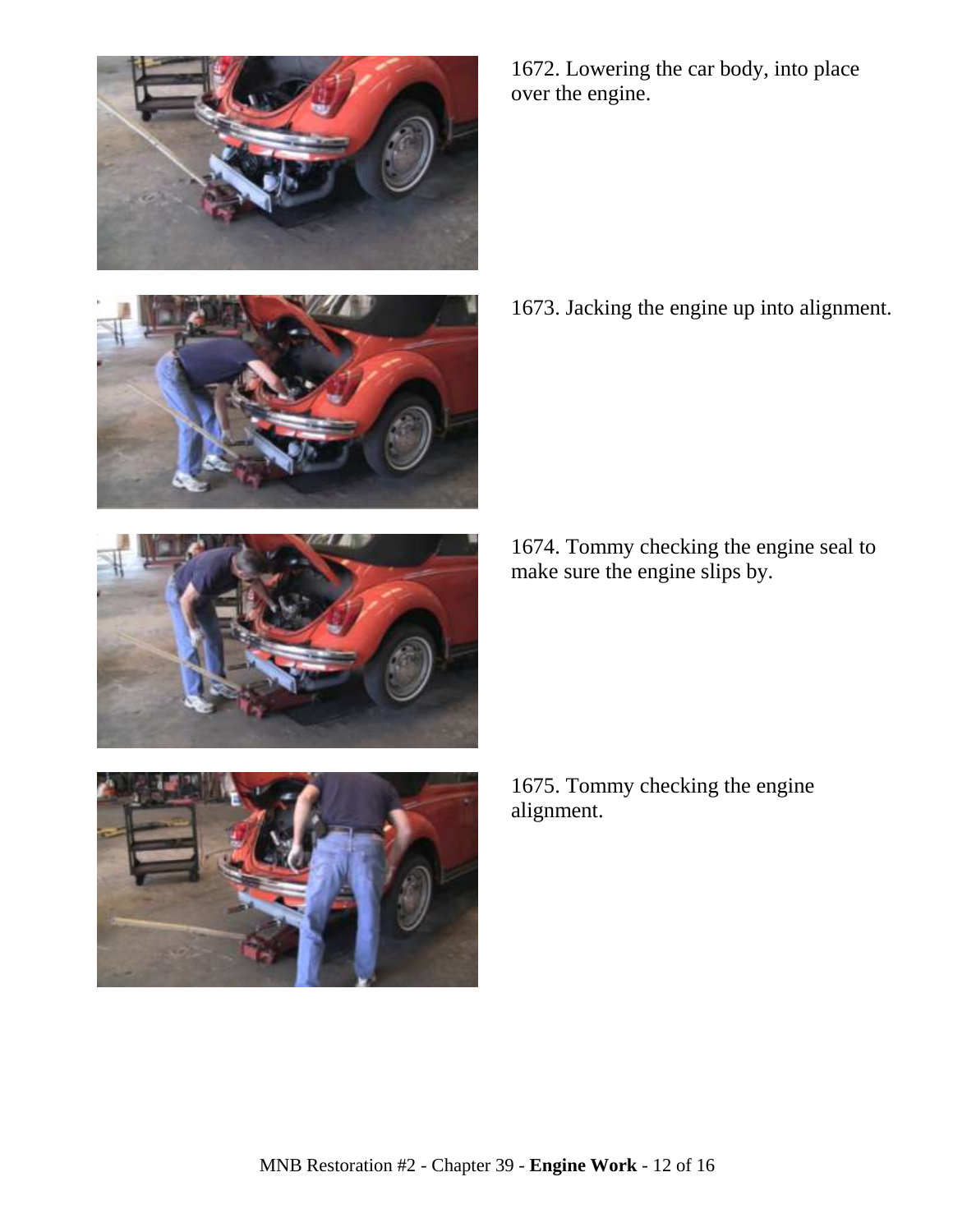





1676. Tommy rocking the engine back and forth to seat on the flywheel and the bolts studs.

1677. Tommy sliding the generator wires through hole in real engine tin.

1678. Tommy pushing the engine into position.

1679. The engine is almost in place.

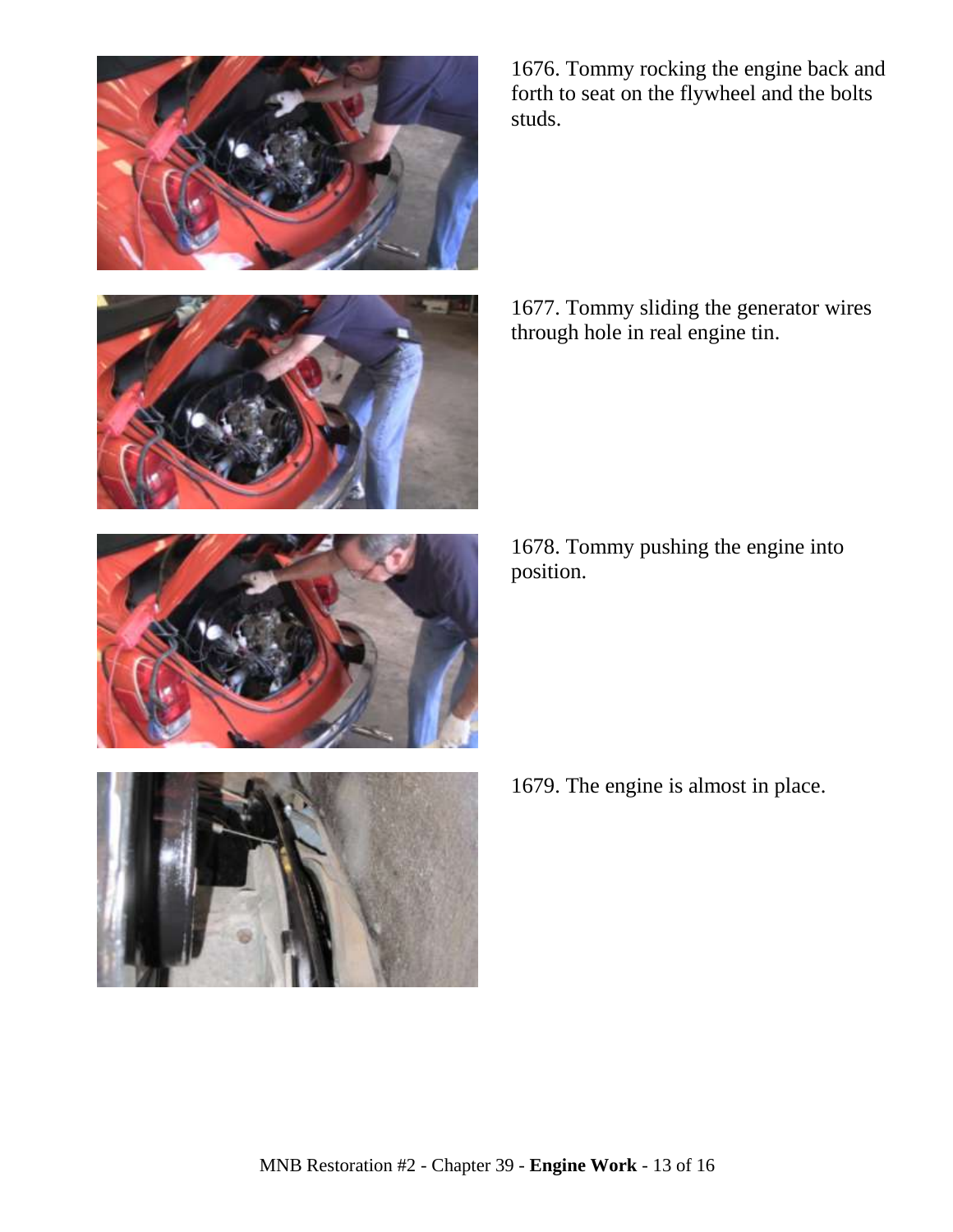



1680.The engine slid into position.

1681. Engine shown slid into position. Note the difference from photo 1679.

1682. Tommy connecting the two bottom bolts, gas line, and heater cables.



1683. Tommy connecting the two top bolts.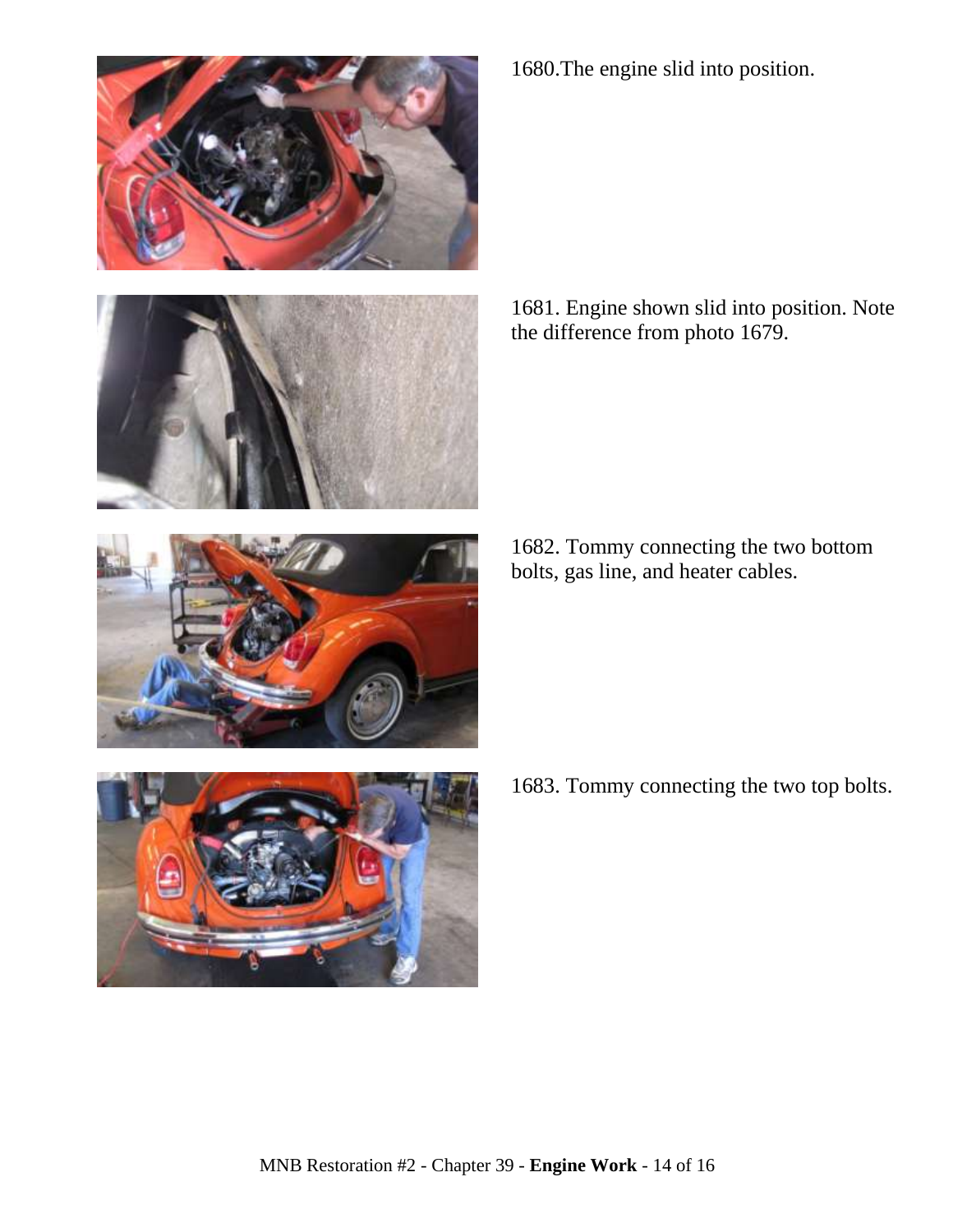





1685. Connecting the generator wires.

1686. Generator wires shown connected.



1687.Tommy adding 30 weight Oil, we are nearly finished...